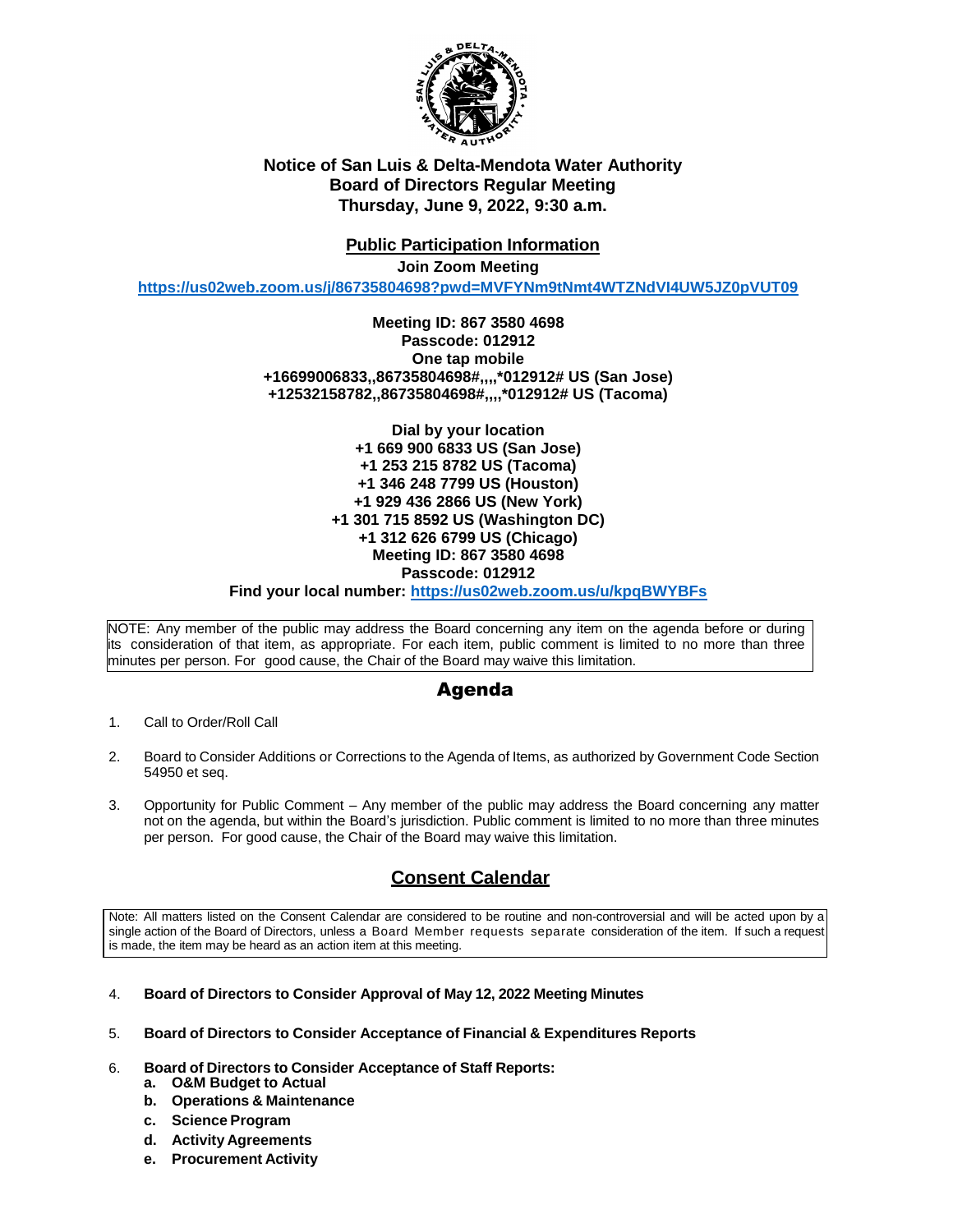# **Action Items**

7. **Board of Directors to Consider Appointment of Officer Position, Treasurer**, Barajas

## **Report Items**

- 8. Communications Plan Update, Petersen
- 9. Briefing on Delta-Mendota Canal Subsidence Correction Project, Barajas/Arroyave
- 10. Report on State and Federal Affairs, Petersen/Dennis Cardoza/Kristin Olsen
- 11. Executive Director's Report, Barajas
	- a. San Luis Transmission Project
	- b. B.F. Sisk Dam Raise and Reservoir Expansion Project
	- c. New City of Los Banos Museum/Water Agency Office Complex Project
	- d. May include reports on activities related to 1) CVP/SWP water operations; 2) California storage projects; 3) regulation of the CVP/SWP; 4) existing or possible new State and Federal policies; 5) Water Authority activities
- 12. Chief Operating Officer's Report, Arroyave (May include reports on activities related to 1) OM&R; 2) Infrastructure Projects; 3) Water transfers, exchanges, and release program
- 13. Update on Water Operations and Forecasts, Boardman
- 14. Committee Reports:
	- a. Water Resources Committee Activities, Birmingham
	- b. Finance & Administration Committee Activities, Gilmore
	- c. O & M Technical Committee Activities, White
- 15. Outside Agency/Organization Reports:
	- a. State and Federal Contractors Water Agency
	- b. Family Farm Alliance
	- c. FarmWater Coalition
	- d. Association of CaliforniaWater Agencies
	- e. San Joaquin Valley Water Blueprint Effort
	- f. San Joaquin Valley Collaborative Action Program
	- g. Central Valley Project Water Association
- 16. Board Member Reports

#### 17. **CLOSED SESSION**

CONFERENCE WITH LEGAL COUNSEL – ANTICIPATED LITIGATION Initiation of Litigation Pursuant to paragraph (4) of Subdivision (d) of Government Code Section 54956.9 – 1 potential case

CONFERENCE WITH LEGAL COUNSEL – ANTICIPATED LITIGATION

Significant Exposure to Litigation Pursuant to Paragraph (2) or (3) of Subdivision (d) of Government Code Section 54956.9 – 1 potential case

#### CONFERENCE WITH LEGAL COUNSEL – EXISTING LITIGATION Existing Litigation Pursuant to paragraph (1) of Subdivision (d) of Section 54956.9

- A. Natural Resources Defense Council, et al. v. Haaland, et al., U.S. District Court, E.D. Cal., Case No. 1:05-cv-01207-DAD-EPG, 9th Cir. Case No. 21-15163 (2005 DMC Contract Renewals)
- B. Pacific Coast Federation of Fishermen's Associations, et al. v. Donald R. Glaser and San Luis & Delta-Mendota Water Authority, U.S. District Court, E.D. Cal., Case No. 2:11-CV-02980-KJM-CKD (PCFFA v Glaser or GBP Citizens Suit)
- C. Delta Stewardship Council Cases, Sacramento County Superior Court, Case No. JCCP 4758 (formerly San Luis & Delta-Mendota Water Authority and Westlands Water District v. Delta Stewardship Council, et al., Sacramento County Superior Court, Case No. 34-2013-80001500) (Delta Plan Litigation)